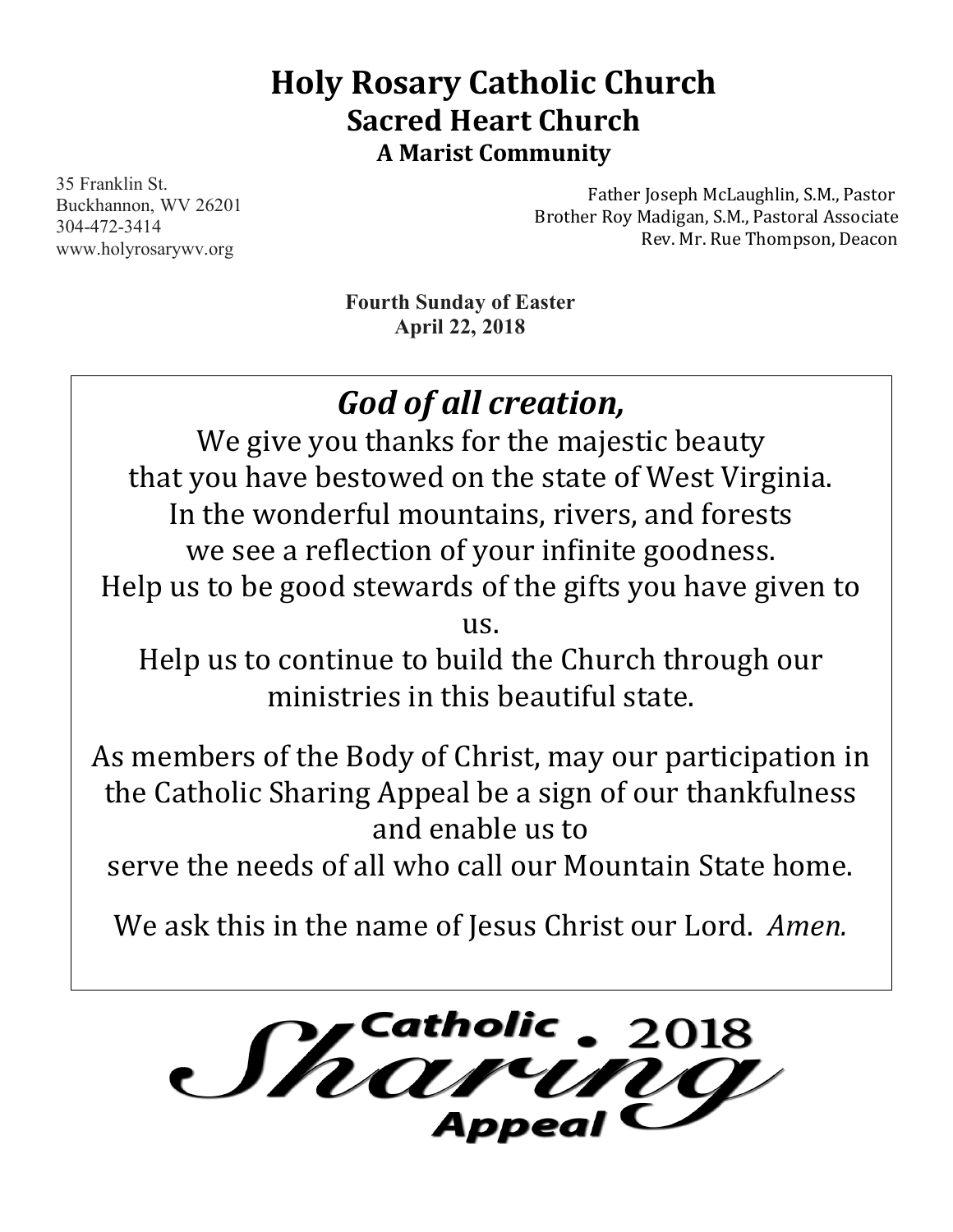

Dear Parishioners, Asking your pardon, I want to change an announcement I made last week at the Masses. I announced at the Masses that we would begin a 5 o'clock Mass at

Holy Rosary on the first weekend of May and continue until the last week end of August. During this week I realized that it is too soon to implement this change. Our plan now is to implement the change on June 2-3, the first week-end in June, and continue through August 25-26.

The Mass during these three summer months will be celebrated at 5 p.m.

A good number of our Saturday parishioners indicated their positive reaction to a 5 o'clock Mass. One reason for the change is to allow you to have the Summer evening free. This also allows the parish to have activities after Mass on Saturday as we now have on Sunday. We want to experiment to see if this is a better time to celebrate a Saturday Mass rather than 7:00 pm. Would it more readily accommodate Sunday parishioners who wish to attend on Saturday?

I am sure there are some mixed reactions. Please let me know your thoughts now and also during the course of the 3 months.

To be clear: **beginning Saturday, June 2 until** August 25, we will have our Saturday evening **Mass at 5:00 pm. The 7pm will not be celebrated** during these three months but will begin again on September 1<sup>st</sup>.

Our hope is that this is a positive change for our parishioners. In Jesus' love, Fr. Joe

#### **Bulletins in Marist Hall**

In an effort to keep our aisles safe and clear during processions and communion, we have removed the table on the Mary side of the church. All parishioners entering through the door on this side are asked to please pick up their bulletins in Marist Hall before or after the liturgy.

# **First Communion**

Four of our fine young people will be receiving their First Holy Communion at the 9 a.m. liturgy on Sunday, May 6. Please pray for these students as they enter into their final weeks of preparation for this sacrament.



**Aiden Anderegg** Son of Cameron Anderegg **Jacob Frye** Son of Jennifer and Chad Frye **Atilla Hunte** Son of Rod and Diana Hunte **Tucker McCartney** Son of Scotty and Sheila McCartney

# **Catholic Sharing Appeal 2018**

The Catholic Sharing Appeal, or the CSA, is an annual appeal that offers funds to a variety of ministries, services and programs throughout our diocese, as well as the needs of our parish. The theme of this year's appeal, *Almost Heaven*, was inspired by the beauty of this wonderful state we live in. Each parishioner should have received a mailing that will give you more information on the various ministries that the CSA supports. Please take time to review the materials. After prayer and discussion with your family, submit your donation to the Catholic Sharing Appeal in the envelopes provided. IF YOU DID NOT RECEIVE A MAILING FROM THE DIOCESE, YOU ARE NOT A REGISTERED MEMBER OF HOLY ROSARY PARISH, OR YOUR INFORMATION IS INCORRECT IN OUR BOOKS. PLEASE TAKE THE TIME TO CORRECT THIS BY DROPPING A NOTE IN THE COLLECTION BASKET WITH YOUR FAMILY'S CORRECT INFORMATION. THANK YOU!

# $\mathcal{M}^{\text{Catholic}}_{\text{Appendi}}$

 Last year, the CSA raised over \$2.5 million through the generosity of 4,930 families and individuals. With these funds, Catholic Schools across the state were able to provide schoolbased health services, enhance curriculum, provide professional development and training for teachers and provide tuitions assistance. Trainings and workshops were held for catechists, youth and young adult ministers and liturgical music ministers. Mass was broadcast on regional television stations and the diocesan website for the homebound or those unable to attend Mass. Catholic Charities West Virginia also received funding for basic needs, emergency assistance, and flood relief; as well as funding to support programs to strengthen families and childhood development. These are just a few examples of how funding from the CSA is used.

 Our parishes and missions also benefit greatly from the appeal. This year, our parish goal is \$11,500**.** The first 50% of our parish goal will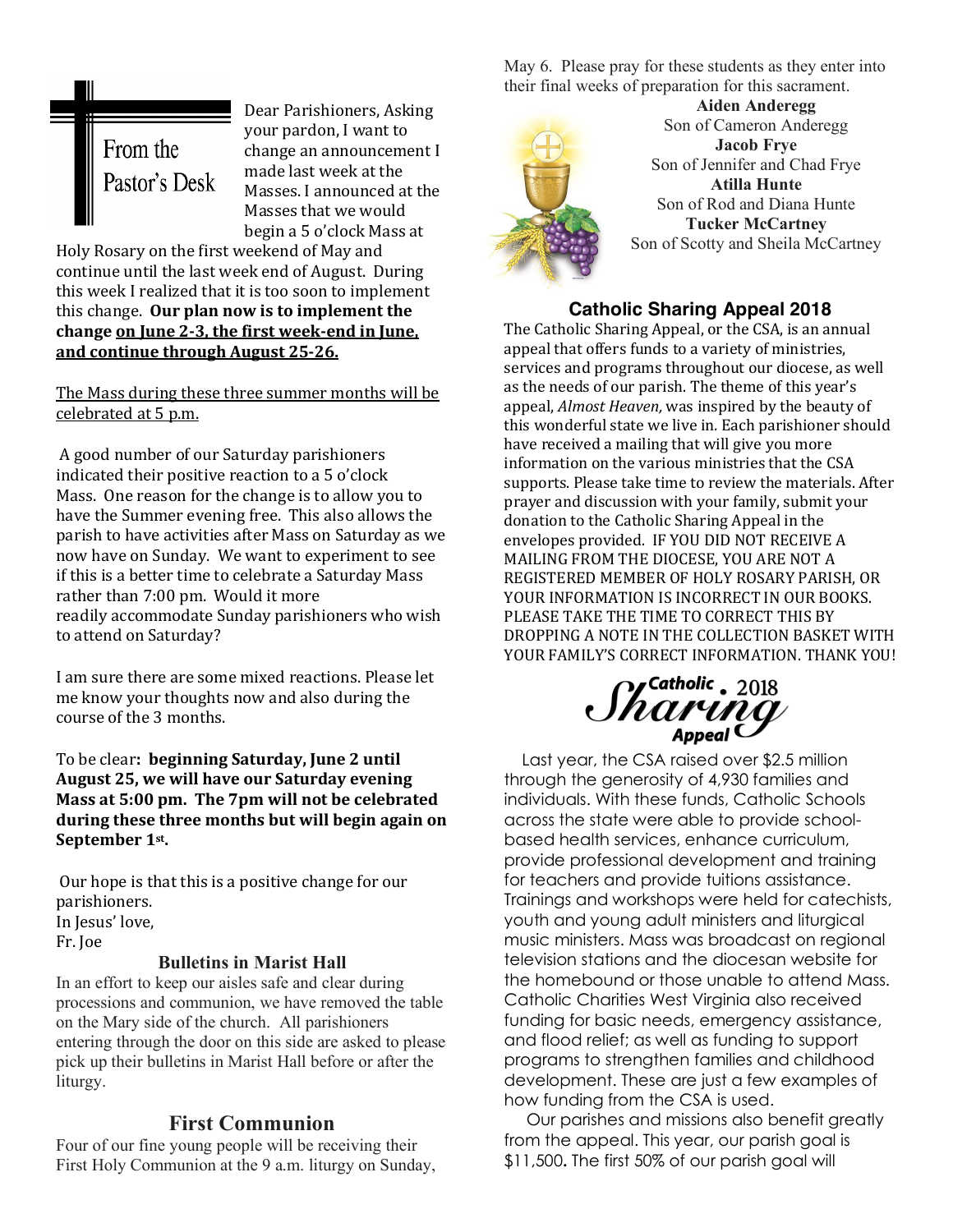support many of the diocesan ministries mentioned above. Every dollar raised over the first 50% will be returned to our parish, including every dollar over goal. We will use that money to for our building related expenses. Please be generous and submit your pledge or one time donation today!

# **Rosary Volunteers Needed**

During the month of May, Mary's month, we will be praying the rosary before each of our weekend liturgies at Holy Rosary. The rosary will begin at 8:30 on Sundays and 6:30 on Saturdays, in front of the Mary statue outside (weather permitting.) Would you be willing to lead the rosary one of these days? Please call Diana Thompson at 472-1947 to volunteer.

# **Don't Forget**

The Ministry Fair scheduled for this spring has been cancelled due to a schedule conflict. We will try to re-schedule it in the fall. In the meantime, if you would like to be part of a ministry here at Holy Rosary, please contact someone who is a part of that ministry to find out how to join.

# **School of Religion**

*April -Celebrating Easter - Jesus prepares* 

# *for the Ascension*

#### **Pray for Vocations: Thank Father, Brother, and Deacon for all they do**

4/22- Class – 10:15-11: 15 - John 10: 11-18 4/29 Class - 10:15-11:15 - End of the year Celebration Representatives from each class- Greeters/Presentation of Gifts/Readers

# Are you a High School Senior?

Our parish is looking for the names of our high school seniors for 2018. If you will be graduating this year, please drop your name and address into the collection basket or give it to Fr. Joe. We will be celebrating our seniors at the liturgy on May  $27<sup>th</sup>$ . Seniors are asked to wear their cap and gown. Thanks! 

#### **Sad News**

We were saddened to learn of the pasing of Gail Lothes, dear wife of Will Lothes recently. Will and Gail lived in Elkins, but were frequent visitors to Holy Rosary and joined in all of our activities here. A memorial service will be held for Gail on May 12, at 11 a.m. at St. Partick's Church in Coalton. May her soul and all the souls of the faithful departed, rest in peace.

### **Prayers, Please**

Please pray for Gaylord and Iris Carillo and their family. Their infant son, Isaiah Gabrial was born last week and has been taken to the NICU at West Virginia University. May God wrap his loving arms around this family and this blessed baby boy.

### **Quiet, Please**

Our parishioners have asked for some quiet time before each liturgy so that they may pray and prepare for the upcoming liturgy. Could we all observe this request for unnecessary talking? Our fellowship with our friends is a very important part of our parish family. We are all most welcome to visit in Marist Hall before the liturgy and in the church and Marist Hall afterwards. Thanks!

# **Please Use the Church Scheduling Calendar**

There is a Church (Master) Calendar in Marist Hall. When you schedule an activity for your group, please write in that activity on this calendar so there is no conflict. Please supply the date, times, and the organization. Thanks for your cooperation.

## *Please pray for our sick and homebound.*



Robert Fulton, Mary Plocki, Joe Morton, Kim Casella, Mike Derico, The Family of Janine Robinson, the Jones Family, James Dunn Family, Braden Berry, Mary Kimberly Moore, Charles Sandreth, Gary Cortes, Craig Cortes, Lori Wilcox, Joseph Cortes, Sid Holic, Lorene Hardman, Kate Deasy, Rosemary

Austin, Shana Erickson, Victor Zara, Msgr Michael Doyle, Brenda Gullo, Kimberly Moore, Jeff Rosenbury, Allen Rosenbury, Mary and Bob Shutran, Mike Hanson, Marsha Garton, Lorraine McLean, Mike Farah, Phil Halligan, Shaelyn Posey, Rose DeProspero, Phil Murphy, Sheila Marsh, Chris, Pat Marsh, Rose Mary Tomblyn, Vonda Brandt, Janice Korish, Aaron Walden, Ann Wilson, Hugh Hensil, Roger Abel, Karen Linn, Randy Trent, Jessie Disbrow, Mary Carpino, Ron Elmore, Barbara Elmore, Macyah Riley, William McLean, April Pierson-Keating.

# *Please pray for all men and women serving in the military***.**

#### **Please pray for our homebound**

Gene and Mary Stump, Jeannette Willett, Denna Bayless, Virginia Cerullo, Toni and Emerick Cerullo, Anna Stalnaker, Ron Frye, Gerald Hackney**,** Rose Deprospero, Rocena Ashbury, John Sneberger, Betty Ledford, Bob Jeran, Lorraine McLean